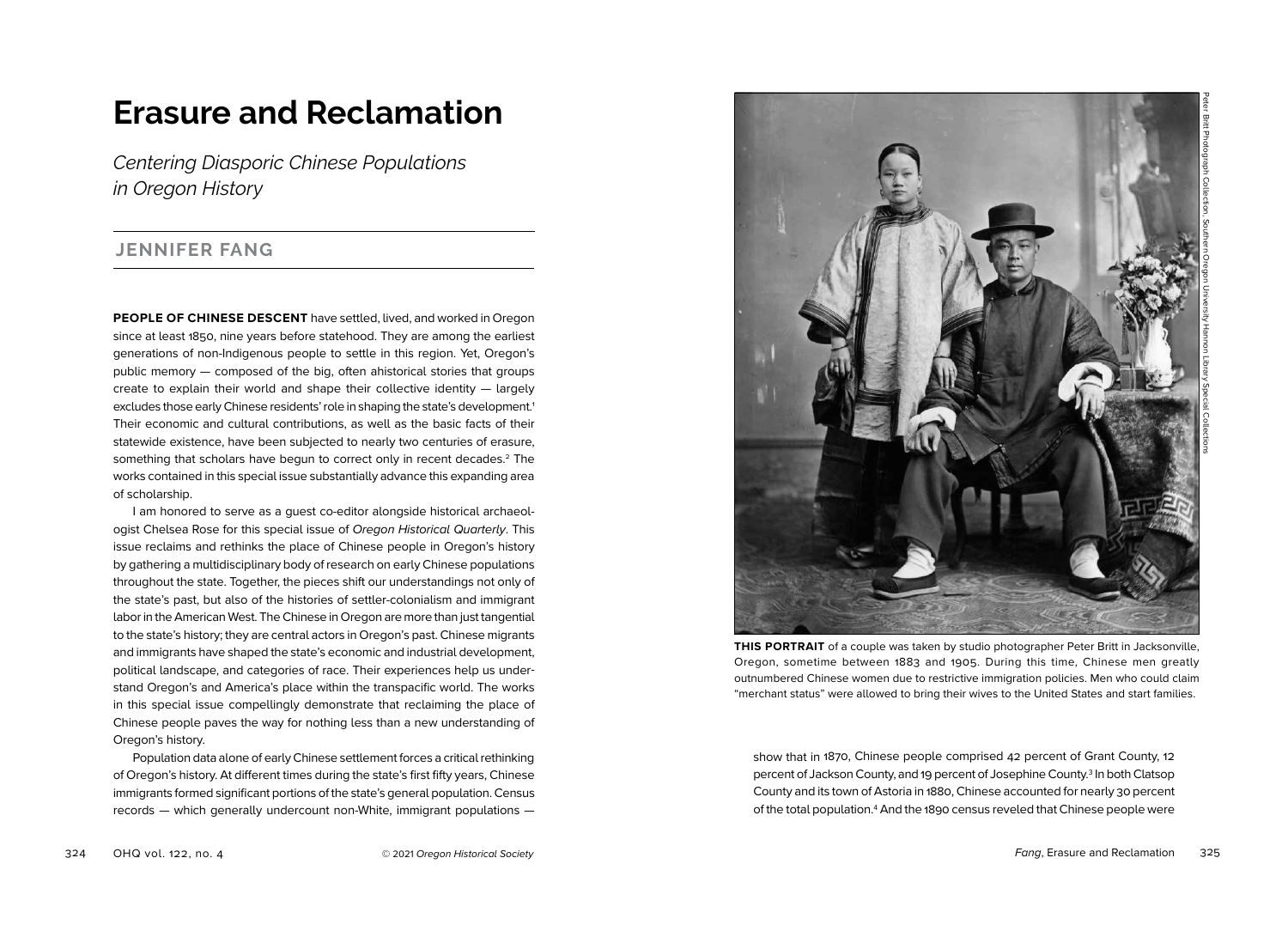nearly 10 percent of the total population of Portland, the largest city in Oregon.5 In rural and urban places across the state, this mostly pre-Exclusion generation of Chinese Oregonians worked in gold mining, logging, fish canning, railroad construction, laundries, restaurants, domestic service, as interpreters, and as entrepreneurs. They ranged from poor laborers to millionaire businessmen. Throughout the American West, early diasporic Chinese populations were primarily male, due to longstanding cultural conventions that made it difficult for women to migrate and racially restrictive laws that barred Chinese women's immigration to the United States. Women and children would comprise a small portion of this population until the years during and after World War II, when the United States began to ease immigration restrictions against Chinese people. Because of this gender imbalance, men made up a higher percentage of the region's workforce than their population numbers suggest.

Despite this sizable presence, the existence and critical contributions of Chinese people have been twice erased from Oregon's history. First, racist violence, intimidation, social ostracism, and exclusionary laws before and during the Exclusion Era (1882–1943) reduced population sizes and resulted in social, political, and economic marginalization. Next, the producers and reproducers of historical knowledge doubly erased Chinese Oregonians by largely ignoring their experiences or interpreting and diminishing their complexities through an Orientalist or Eurocentric lens.

The articles in this special issue contribute to an emerging body of work that reclaims the central place of Chinese migrants in Oregon's early history. They illustrate how Chinese immigrants built dynamic communities throughout the state and engaged in complex networks of transpacific business, trade, and familial and social interaction. In highlighting the significance of early Chinese communities throughout the state, the authors posit that Chinese people have been integral to the making of Oregon.

#### **OREGON AS ONE PART OF THE CHINESE DIASPORA**

From the mid nineteenth to the mid twentieth century, the overwhelming majority of Chinese people who came to the United States were Cantonese Chinese, a term that describes a diverse array of regional, linguistic, and ethnic groups in southern China. The contributions to this special issue focus exclusively on this population of Cantonese Chinese immigrants. Most of these individuals came from rural villages in the Pearl River Delta in Guangdong Province (廣東 Kwangtung) in southern China, specifically the Sanyi District (三邑 Sam Yup) and Siyi District (四邑 Say Yap or Sze Yup), composed of the following counties: Nanhai (南海 Namhoi), Panyu (番禺Punyu), Shunde (順德 Shuntak), Taishan (台山 Toisan or Toishan; prior to 1914 Xinning, 新寧 Sunning), Kaiping (开平 Hoiping), Enping (恩平 Onping or Yanping), and Xinhui (新會 also Sun Wei or Sunwui).6 Among these counties, immigrants from Taishan represented well over half of all Chinese in the United States until 1940. 7 These generations of Chinese Americans spoke Cantonese or Taishanese (both part of the Yue dialect group) as opposed to Mandarin, which has been the largest dialect group and national language of China since 1911.

This group of Cantonese Chinese comprises one of the largest diasporas in human history. Cantonese Chinese had engaged in out-migration for centuries before their arrival in the United States. During the second half of the nineteenth century, social and political unrest, unsustainable population density, and economic uncertainty in southern China were not as pronounced in other parts of the vast country and set the stage for mass migration in ways that distinguished that period from others before. Over 2.5 million people, primarily young men, left China, traveling to Southeast Asia, Oceania, South America, the Caribbean, and North America.<sup>8</sup>

Migration became such a valuable strategy for Cantonese Chinese families to survive that by the 1890s, Taishanese had become highly dependent on their overseas relatives.9 Family members who emigrated from Taishan and other parts of Guangdong supported relatives at home by regularly sending remittance payments. That money not only helped support families in southern China but also funded many public works projects, including the construction of roads, schools, libraries, hospitals, and other infrastructure.10 The construction of multi-story defensive structures known as *diaolou* (碉樓), for example, fused a flamboyant blend of Chinese and Western structural and decorative forms, representing a transnational response to the banditry that was common throughout the region.<sup>11</sup> It therefore is also true that Chinese in Oregon, and across the diaspora, were integral to the making of twentieth-century Taishan.

This process of movement — of people, money, and ideas — transformed Taishan and other southern Chinese villages that experienced high outmigration into communities "unbounded by physical space."12 Everywhere they went, early diasporic Chinese brought distinctive religious and cultural practices of their southern Chinese villages, which they reproduced and reinterpreted in new lands. Historian Madeline Hsu argues that migration is "a fluid process of mobility and diversification rather than an invasion or uprooting."13 In the United States, all sites of early Chinese settlement possess some form of these Cantonese cultural traits. Early diasporic Chinese also brought technological knowledge and expertise that they applied to their work in mining, railroad construction, and business. Most also dutifully maintained cultural, social, and familial ties and sent remittances to spouses and other relatives in China. The ostracization and exclusion of Chinese immigrants from American society only strengthened the ties that diasporic Chinese maintained with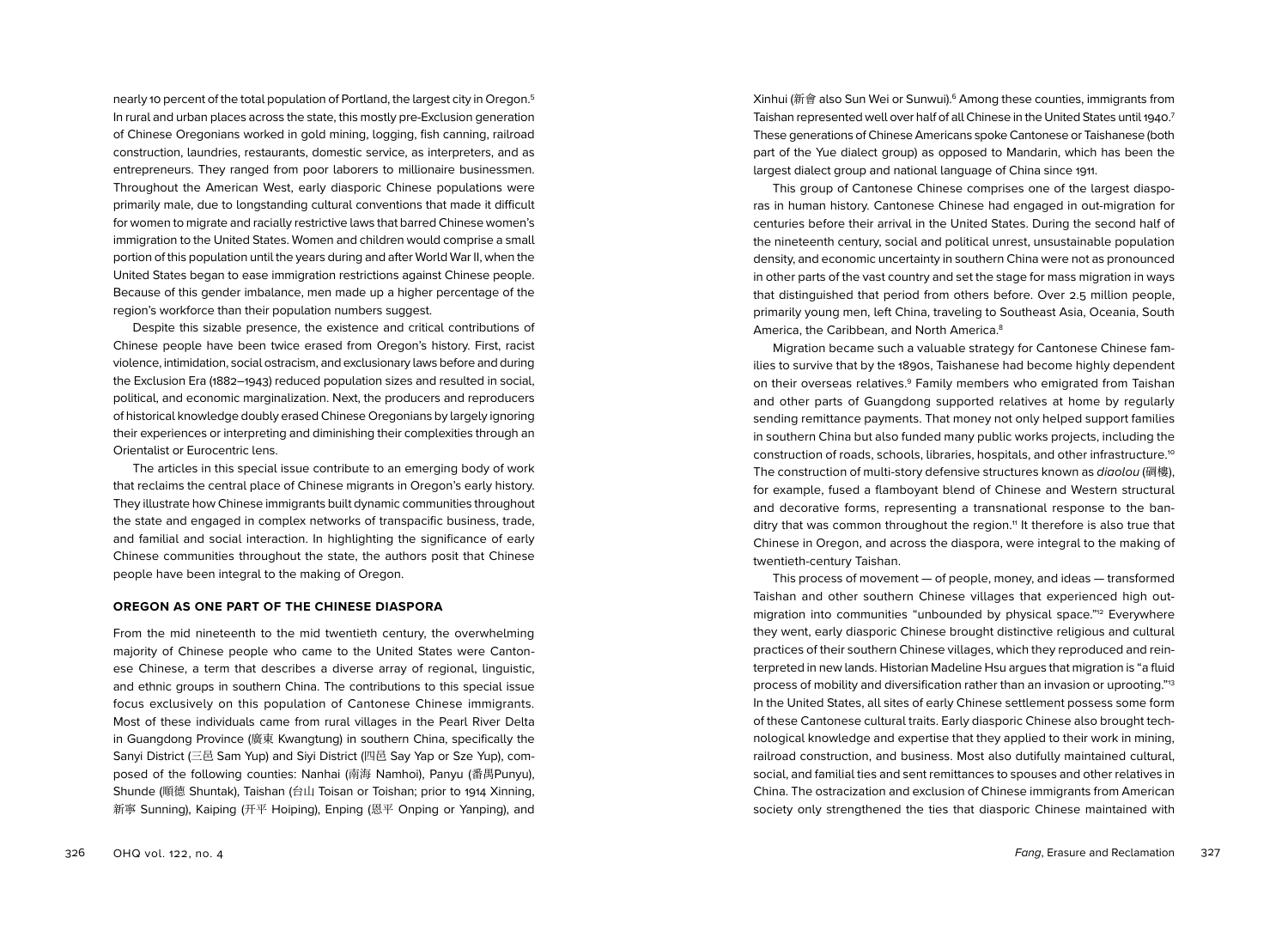

**THIS MAP** documents Chinese communities that existed in Oregon between 1850 and 1943, along with sites of interest described in the articles in the *Oregon Historical Quarterly*'s Winter 2021 special issue, "Chinese Diaspora in Oregon." Communities on the map are identified as Chinatowns, Chinese quarters, or hubs for activities occurring during the time period. Some agricultural, mining, and railroad camps are documented, however, the map excludes many of the ephemeral and short-term sites where Chinese people lived and worked across the state. Readers will note the absence of Chinese communities in large swaths of the state — this generally follows the population centers in the state during that time.

Pendleton

La Grande

**Baker City**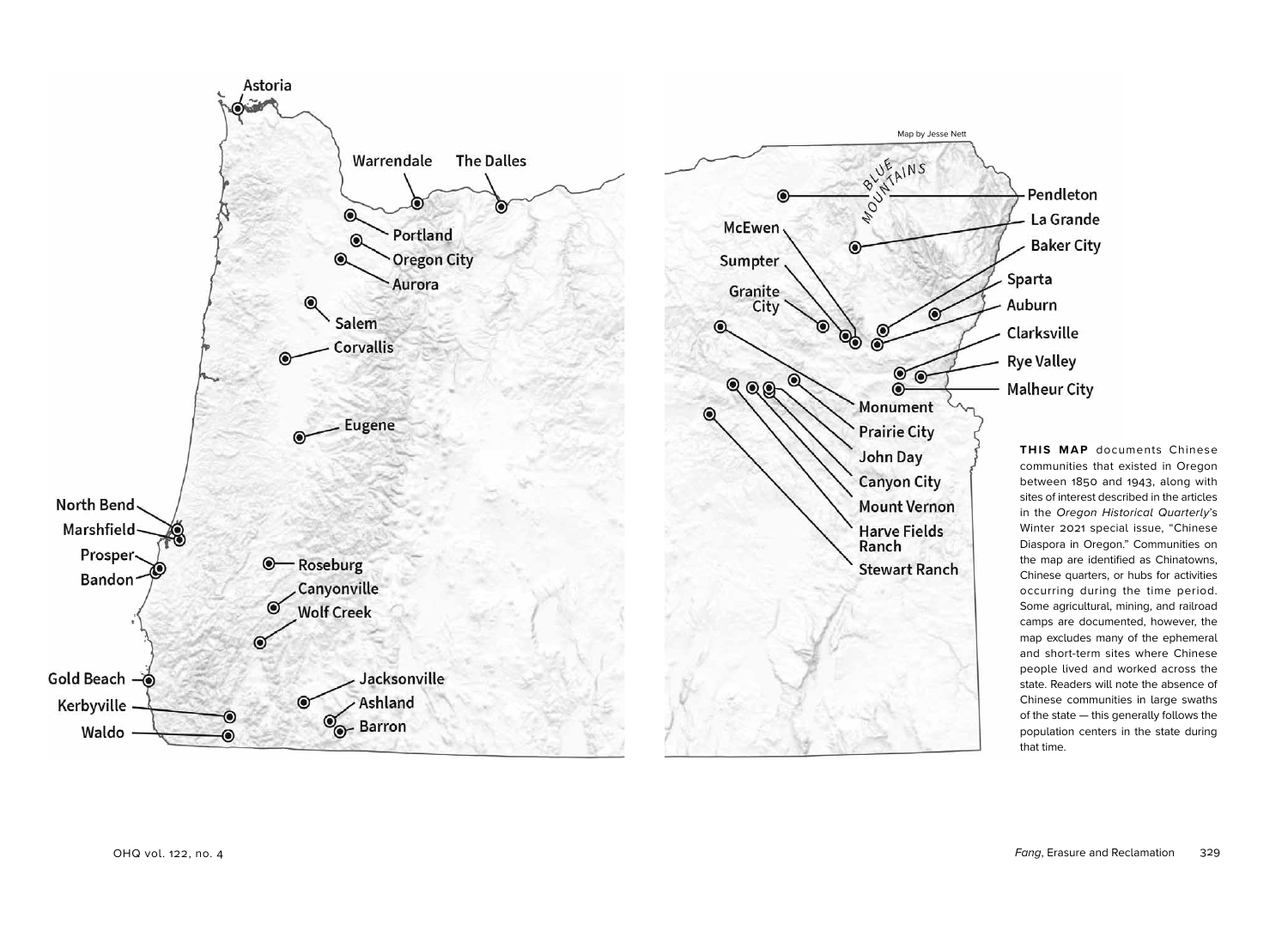their families and communities in China. This transnational flow of people, ideas, capital, and customs is something that historians and archaeologists on across the Pacific have recently begun to explore.<sup>14</sup>

Oregon, because of the discovery of gold, happened to be one of many destinations where this diasporic population landed. Small groups of miners and merchants first arrived in Oregon Territory between 1850 and 1853, forming what historian Douglas Lee describes as a "geographical and chronological extension" of Chinese mining activity that originated in northern California after the first gold strike in 1848.<sup>15</sup> The majority of these men established camps and more complex mining and business operations in Josephine and Jackson counties, with some also settling in Grant and Douglas counties.

The number of Chinese people in Oregon grew significantly as economic opportunities in the state expanded after the 1860s. During this period, Chinese migrants lived and worked in many different settings across the entire state. They created urban Chinatowns, ethnic communities in more rural cities and towns, fishing communities, and a variety of work camps.16 They continued to work as miners, but many more worked in railroad construction and the state's rapidly developing canning, commercial agriculture, lumber, and fishing industries. Some found employment as domestic workers in White households or as cowboys on ranches.<sup>17</sup> Others owned or were employed by laundry, restaurant, dry goods, and trading businesses. Some amassed significant wealth working as labor contractors, recruiting Chinese laborers to work in White and Chinese-owned industrial and agricultural endeavors. Ah Bing, for whom the Bing cherry is named, is one famous example. During the second half of the nineteenth century, Ah Bing worked as the foreman of Seth Lewelling's orchards in Milwaukie, Oregon, and is credited, to varying degrees, for cultivating the popular cherry.<sup>18</sup>

Chinese people were the largest group of non-European migrants to come to the United States during the mid to late nineteenth century. As soon as the Chinese arrived, European Americans raised questions about whether they should be welcomed or expelled. Some industrialists praised Chinese workers as being an ample source of reliable, hard-working, and cheap labor. Others argued that Chinese immigrants undercut American workers or that they were criminals, sexual deviants, disease vectors, and unassimilable.19 This particular form of racialization, based on Orientalist tropes, cast Chinese people as perpetually foreign and fundamentally un-American.20

The categories of race and definitions of Americanness are nebulous and determined by ever-shifting contingencies of politics and culture.21 In *Racial Formation in the United States*, Michael Omi and Howard Winant argue that race is an "unstable and 'decentered' complex of social meanings constantly being transformed by political struggle."22 The concept of race might reference

biologically based human characteristics, but the ascribing of meanings and hierarchies to these particular human features is always a social and historical process.23 In the United States, for example, criticisms against Chinese immigrants in the mid to late nineteenth century bore similarities to arguments used by nativist Americans against Irish Catholic immigrants who had arrived in significant numbers a generation earlier. While anti-Irish xenophobes vilified and racialized Irish immigrants because they viewed the immigrants' Catholicism as a threat to American Protestantism, they begrudgingly accepted those immigrants as people with common European roots. Chinese immigrants, by contrast, they viewed as decidedly *not* White, *not* European, and *not* Christian. In the eyes of White Americans, the physical, cultural, and religious "otherness" of Chinese migrants pivoted on nationality, ethnicity, and race. The "othering" and eventual exclusion of Chinese immigrants during the last decades of the nineteenth century (and all Asians by 1924) broadened and reinforced the definitions of Americanness and Whiteness to include previously vilified and marginalized groups such as Irish Catholics and Germans.24

During the 1850s and 1860s, within the context of the forced displacement and genocide of Native Americans, debates over African slavery, and the violent conquest of the West, White Americans viewed the question of Chinese immigration and settlement as more of a racial issue than an immigrant issue. As historian Erika Lee argues, Chinese immigrants were more closely likened to African Americans and Native Americans as "race problems to be stringently controlled (as in Jim Crow segregation) or expelled and driven off (as in the ongoing war against Native Americans)" than to the Irish Catholic immigrants who preceded them.<sup>25</sup>

In 1857, as sixty delegates met to draft the Oregon Constitution, they debated "the question" of Chinese alongside "the question" of African Americans. Within these debates, all issues pivoted on two concerns: eligibility for citizenship and the privileges associated with it.<sup>26</sup> Nationally, the issue of African American chattel slavery loomed large in the minds of all Americans. The specter of the Chinese "coolie" degrading labor, driving down wages, and becoming another enslaved people sparked great anxiety among Americans on the eve of the Civil War.27 Many Chinese immigrants arrived in the United States indebted to (Chinese) labor contractors, family associations, benefactors, and more. They were often, and incorrectly, identified as coolies, in reference to a system of unfree labor associated with Chinese and South Asian laborers who worked plantations in the Caribbean and Latin America in a system grafted directly upon Afro-Caribbean slavery. William H. Watkins of Josephine County articulated this mischaracterization during the constitutional debates, when he described Chinese as "practically slaves, [who were] bought and sold to one another, and to White men, as much as Negroes were in the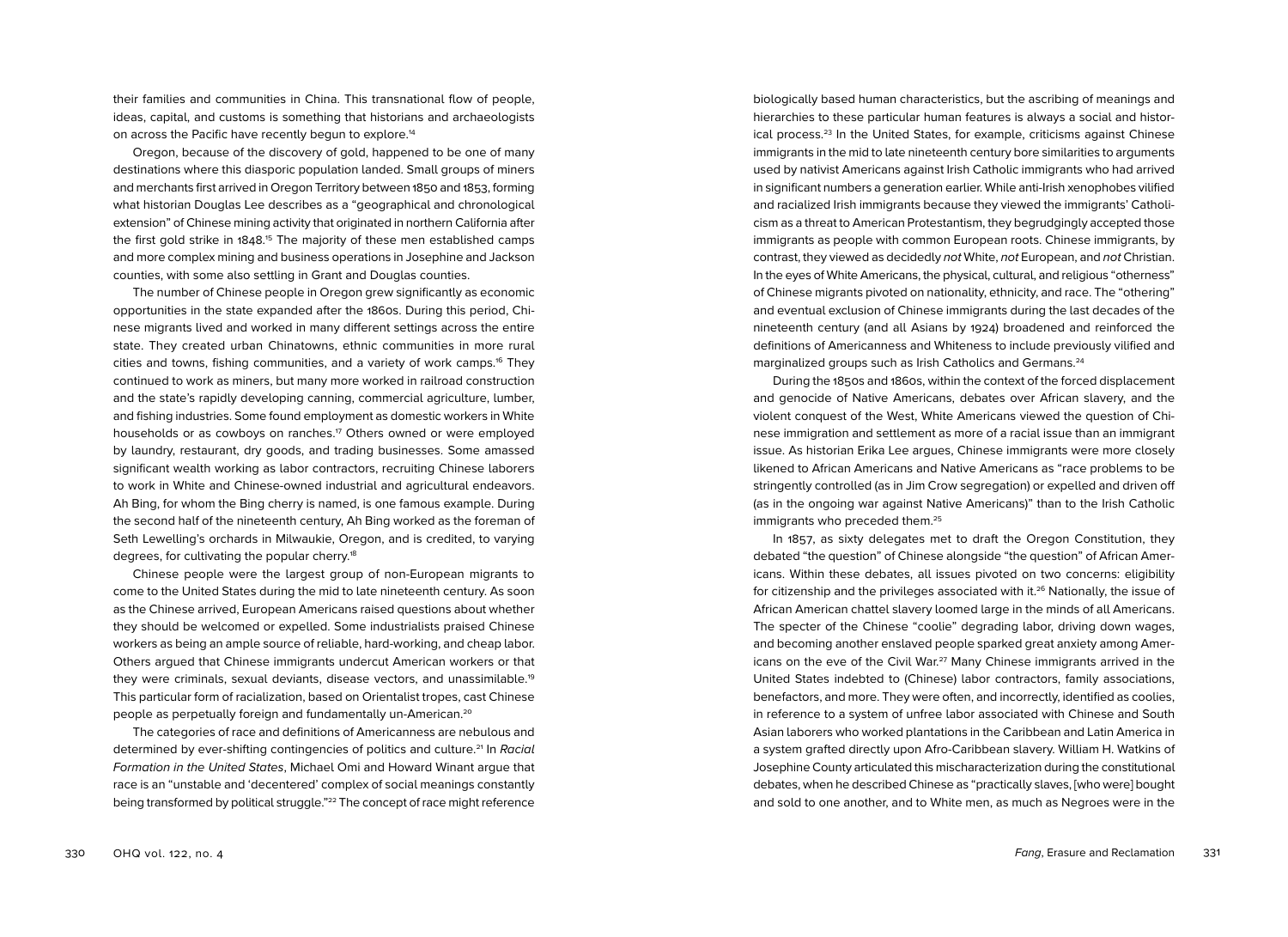south."28 According to Watkins and other anti-Chinese advocates, the presence of these perceived "coolies" in Oregon (and the rest of the United States) would lead to a new form of slavery and a degradation of free, White labor. The anti-Black and anti-Chinese prejudices articulated during the convention became codified in the state's constitution in ways that stood out from other state constitutions in their extremity. Oregon became the only state admitted to the



**WHITE AMERICANS** during the mid- to latenineteenth century argued over whether Chinese people, such as this young man fishing along the Columbia River, should be welcomed or banned. These debates largely took place within the context of African American chattel slavery.

Union with an exclusion clause against Black people, who were prohibited from being in the state, owning property, voting, and making contracts.<sup>29</sup> The sections addressing the presence of Chinese people stood out from other state constitutions in the lengths they went to prohibit the land ownership and voting privileges of this free immigrant population.30

In the years between Oregon's admission to the Union in 1859 and passage of the national Chinese Exclusion Act of 1882, Chinese immigrants continued to arrive in Oregon in greater numbers and to face an increasing array of restrictions. While the constitution did not contain explicit exclusion clauses prohibiting Chinese from living or working in Oregon, state and municipal governments developed ordinances and taxation

policies that greatly restricted and regulated the work and living locations, environments, and conditions of Chinese. In Oregon as well as California and Washington, taxes on mining access (for Chinese, Native American, Native Hawaiian, and Black miners only) and regulations on ceiling elevation, capacity, and hair length, represent but a few ways that benign-seeming laws were crafted to hinder the ability of Chinese migrants to freely work, conduct business, and live throughout the American West. 31 Beginning with and accelerating after the 1876 presidential election, as Republicans and Democrats attempted to gain Western votes, anti-Chinese leaders successfully leveraged the power of the

regional electorate to demand that lawmakers in Washington, D.C., take action against Chinese immigration. In the wake of Reconstruction, the Democratic Party's efforts to rebuild and distance itself from slavery compelled leaders to unite Southern and Western racists in an anti-Chinese campaign. All these actions paved the way for the 1882 Chinese Exclusion Act.<sup>32</sup>

#### **EXCLUSION AND RESISTANCE**

The passage of the Chinese Exclusion Act in 1882 marked the first time the federal government excluded an immigrant group based on nationality and class. The law prohibited the immigration of Chinese laborers. In an effort to preserve commercial and diplomatic ties with China, the law permitted the entry of those deemed to be merchants (and their families), diplomats, students, tourists, and returning laborers. By singling out a specific nationality of immigrants for exclusion, the Chinese Exclusion Act legalized xenophobia on an unprecedented scale. The Chinese Exclusion Act also set a precedent by creating a category of "illegal immigration" and defining those who fell into that category as criminals. The law thereby enabled the erasure of Chinese immigrants by reducing the population of Chinese people in the United States and by pushing immigrants who entered the country illegally into the margins of American society. The landmark law would become the blueprint for the exclusion of other groups of "undesired" immigrants during the decades since and into the twentieth century.33 It would not be repealed until 1943.

Chinese people in the United States and China recognized the racism behind the Exclusion Act. They viewed the law as unjust, morally and socially illegitimate, and thus, unworthy of compliance.34 This resistance is evidenced by the ways Chinese people on both sides of the Pacific organized and worked together to circumvent the restrictions and used litigation to challenge the legalities of exclusion. By banning new Chinese laborers while allowing merchants, diplomats, students, tourists, and returning laborers, the Chinese Exclusion Act sought to rigidly categorize a population that was nebulous and shifting. Would-be migrants quickly learned to present themselves to immigration authorities as anything but a new Chinese laborer. Immigrants typically posed as a member of the exempted elite (most often a merchant), as a relative of a merchant already in the United States, to have previously resided in America, or to be "in-transit" across the country.35 Soon enough, an entire multinational business arose around circumventing exclusionary laws. Known as the "paper sons" system, Chinese immigrants or returning residents exaggerated the number of their children when testifying before immigration officials and sold those additional family spots to prospective immigrants. Brokers and other go-betweens prepared and sold falsified immigration and identification documents and coaching books that painstakingly detailed the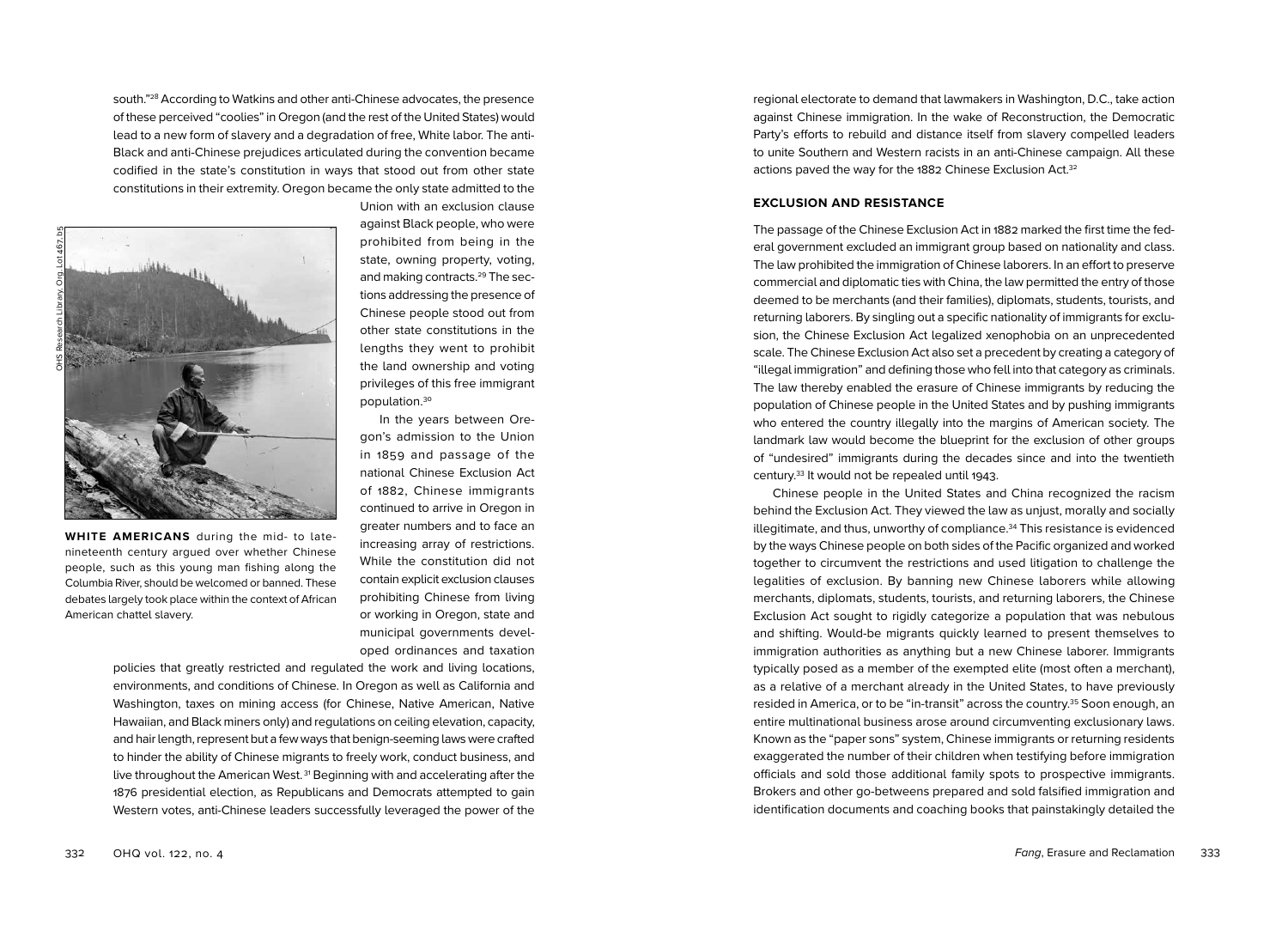home village and relations of this fictitious child, or "paper son." Immigration officials quickly caught on to this practice. At ports of entry, Chinese migrants were subjected to intensive interrogations and detentions by U.S. immigration officials, many of whom possessed severe anti-Chinese biases.36 This strategy of entering the United States was so prevalent during the Exclusion Era that many present-day Chinese Americans who trace their family history to this period find paper sons and daughters in their family.<sup>37</sup>

Chinese in America also were politically active and litigious, using the tools of American democracy to push back against unjust laws. Between 1880 and 1890 alone, they brought over twenty appeals before the United States Supreme Court. During the same decade, the Federal District Court of Northern California and the state circuit court heard over 9,600 *habeas corpus* cases brought by Chinese petitioners.38 These cases included fights for the right to return to the United States after travel to China (*Chae Chan Ping v. United States*, 1889), against the loss of naturalization rights (*In re Ah Yup,* 1878), for the guarantee of birthright citizenship (*United States v. Wong Kim Ark,* 1898), for the right to attend school (*Tape v. Hurley*, 1885), for the right to work (*Yick Wo v. Hopkins,*  1886), and for the creation of refugee and political asylum laws (Public Law 29 and "Pershing's Chinese refugees"). As scholar Gary Okihiro argues, the core values and ideals of the United States emanate not from the mainstream, but from the margins — from among Asian and African Americans, Latinx and American Indians, women, and gays and lesbians. In their struggles for inclusion and equality, these marginalized groups have helped "to preserve and advance the very privileges that were denied to them, and thereby democratized the nation for the benefit of all Americans."39 Through this interpretive lens, the Chinese in America used the courts to fight against increasing marginalization and exclusionary laws every step of the way, calling out racial hypocrisy and engaging — intentionally or not — in the practice of creating a more perfect union.

### **WHAT EARLY DIASPORIC CHINESE COMMUNITIES CAN TELL US ABOUT OREGON**

The works contained in this special issue showcase exciting new research on the early Chinese diaspora in Oregon being produced by archaeologists, historians, genealogists, and Chinese American community members interested in learning more about their ancestors, often in collaboration with each other. Covering nearly all parts of the state, the articles demonstrate that this subject exists within the intersections of southern China and the United States, of Whiteness and non-Whiteness, and of public and academic history and archaeology. They add dimension to the histories of Asian Americans, business and labor, technology and industry, and urban and rural life. They connect Oregon's history to broader histories of the West, the nation, and the Pacific world.

Many of the contributions to this special issue highlight collaborative projects, particularly the important work of the Oregon Chinese Diaspora Project (OCDP). Working from sites across the state, the OCDP is a multiagency collaboration that uses public history and archaeology to promote research in and education about early Chinese heritage in Oregon. It is among a few truly transnational Chinese diaspora archaeological projects in the world. Pooling resources from state and federal collaborators, the OCDP offers a model for how collaborative research on Chinese Americans can be successfully executed.<sup>40</sup>

The special issue begins with two articles examining rural sites of Chinese American labor and community. Don Hann's and Katee Withee's pieces about early Chinese gold miners in Oregon powerfully assert that Chinese migrants ought to be centered in the history of Oregon. Hann's "Chinese Mining *Kongsi* in Eastern Oregon: A Case Study of Cultural Amnesia" demonstrates that, although Chinese miners brought with them sophisticated mining techniques and business practices, managed their own mining claims, and engaged in complex and sustained interactions with White miners, their contributions were diminished through a process of "cultural amnesia." Hann traces this process of erasure in scholarly and historical accounts about Chinese workers in Oregon. He argues that this reproduction of error has led to a disconnect between the reality of Chinese mining, as a large and well-organized business venture that dominated placer gold production in Grant County during the second half of the nineteenth century, and the ways popular and scholarly accounts of Chinese miners solidified the false characterization of these individuals as unskilled laborers.

Withee's "Stacked Rock Features: Archaeological Evidence of Chinese Miners on the Malheur National Forest" adds depth and detail to our understanding of those early Chinese migrant communities. The analysis of stacked rock features offers insights into how Chinese miners lived, cooked, and spent their time. The archaeological findings corroborate the argument that Chinese *kongsi* (公司) mining involved large-scale ventures designed for permanency. Simultaneously, the findings humanize the miners themselves and fill the gaps left unanswered by documentary evidence. They also offer a new take on the state's early economic, industrial, and racial history, demonstrating how our understanding of Oregon's early history can shift when we include Chinese migrants as central economic actors.

In "The Buck Rock Tunnel Archaeological Site: Documenting Chinese Laborers and the Construction of the Oregon & California Railroad," archaeologists Terrance Christian, Chelsea Rose, Lisa Rice, Aaron Ennis, and Duane Ericson push the case that centering Chinese labor, skill, and expertise enriches our understanding of how the West was built. The authors have contextualized the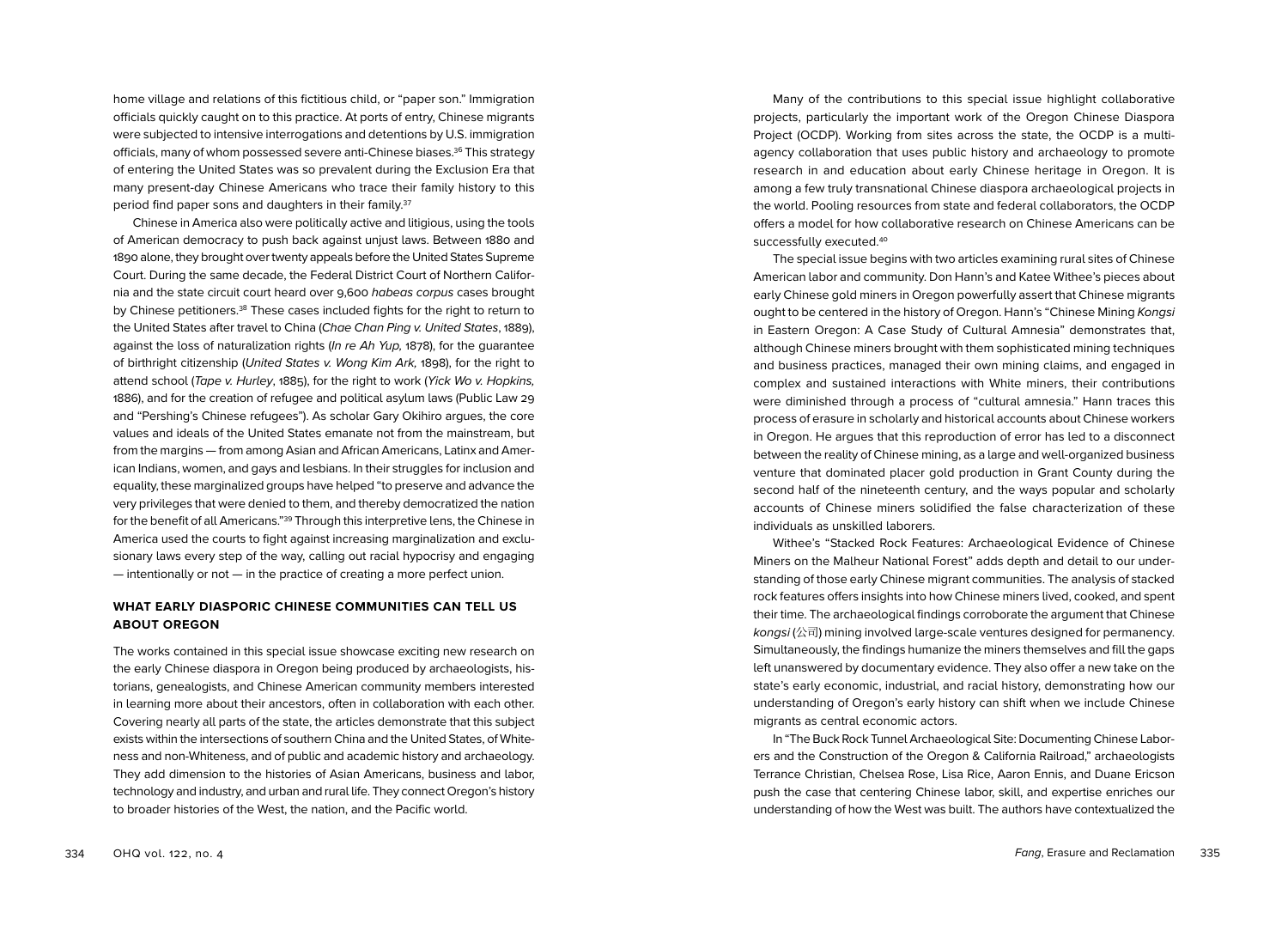unfinished Buck Rock Tunnel site within the broader history of railroad construction in the West and Chinese migration to the United States. In doing so, the work offers an example of how archaeological research can offer insights to historians and Asian Americanists, particularly when it comes to populations who left behind few written documents.

The impact of the Chinese Exclusion Act shaped and influenced nearly all aspects of life for Chinese American populations. While the law banned the immigration of laborers, it continued to permit the immigration of merchants, diplomats, and students. Chelsea Rose, Jacqueline Y. Cheung, and Eric Gleason's " 'Bona Fide' Merchants: Negotiating Life, Labor, and Transnational Mobility in the Time of Chinese Exclusion" and Trish Hackett Nicola's "Rediscovering Toy Kee's True Son: Chinese Immigration and Federal Bureaucracy Documented in Chinese Exclusion Act Case Files" analyze how merchants and Chinese-owned businesses helped anchor Chinese communities across the state, foster the transnational lives of the Chinese people who lived in those communities, and facilitate resistance and resilience in the face of increasing racial oppression.

One product of Exclusion was the creation of detailed immigration records about and interrogation transcripts of Chinese Americans and immigrants seeking entry or re-entry to the United States. Both " 'Bona Fide' Merchants" and "Rediscovering Toy Kee's True Son" rely heavily on Chinese Exclusion Act case files from the National Archives and Records Administration (NARA). In " 'Bona Fide' Merchants," the authors skillfully piece together how the business partners of stores in The Dalles and Ashland leveraged the relative privileges granted to the merchant class to circumvent immigration restrictions that they, and most other Chinese in America, found to be illegitimate and "unworthy of compliance."41 "Rediscovering Toy Kee's True Son" illustrates how historians can use the Chinese Exclusion Act case files to add a more human dimension and depth to immigration stories.

Articles by Fitzgerald, et al., Ruiz, et al., and Lee offer in-depth explorations of various aspects of urban life for Chinese communities and individuals. "Searching for Salem's Early Chinese Community" by Kimberli Fitzgerald, Kirsten Straus, and Kylie Pine not only offers a compelling historical narrative of a community largely erased from Salem's past, but also presents an example of how Chinese American communities in Oregon are collaborating with governmental agencies to reclaim their forgotten histories. The work of centering histories of marginalized peoples within broader historical narratives should be happening not only within academia but also in public history, state and local governments, and cultural institutions of all sizes and areas of focus. The work currently being done in Salem is evidence of this shift. It serves as a model for how erased histories can be reclaimed and brought into mainstream historical narratives.

Myron Louie Lee's "Portland's Louie Chung (1876– 1926)" examines the remarkable life of Louie Chung, who immigrated to Oregon in the 1880s as a contract laborer and became a wealthy Portland merchant. Many of the themes explored throughout this special issue are embodied in the life of this one person. After working in a variety of fields, as a laborer on the railroad and throughout Portland, a house servant for a White family, and a bartender for White clientele, Chung became a part-owner of On Wo Tong and was granted merchant status. Chung's life, laid out in vivid detail by his grandson Myron Lee, covers a significant portion of the Exclusion Era, and his experiences highlight the myriad challenges Chinese immigrants



**DESPITE WORKING** in many vital industries, Chinese Oregonians faced a series of racist federal and state laws aimed at preventing immigration, family formation, and economic mobility. Many individuals found ways to successfully circumvent these laws, which they viewed as unjust and illegitimate. Here, a Chinese laborer stands at a worksite in Portland, Oregon, in about 1885.

faced in Oregon. Chung, despite all odds, achieved a degree of success in his adopted homeland and gave back to his community all along the way. Most others were not as lucky.

Christopher Ruiz, Marlene Jampolsky, and Jon C. Krier's "Longevity: The Archaeology of a Chinese Gift Store and Restaurant in Eugene, Oregon's, Market District" focuses an examination of urban Chinese communities on the interaction of Chinese merchants and businesses with White Oregonians. The work relies on archaeological findings and business records related to Chinese merchants to piece together the history of a Chinese community that has largely been erased from Eugene. "Longevity" closely examines a Chinese gift shop operated by Ho Wing Kee Westfall and Marie Westfall, tracing how the Westfalls took advantage of White Americans' interests in Chinese products and successfully marketed their Chinese ethnicity to a White customer base. In doing so, the Westfalls engaged in a process of self-Orientalization as shrewd business strategy to successfully carve out a livelihood in Eugene.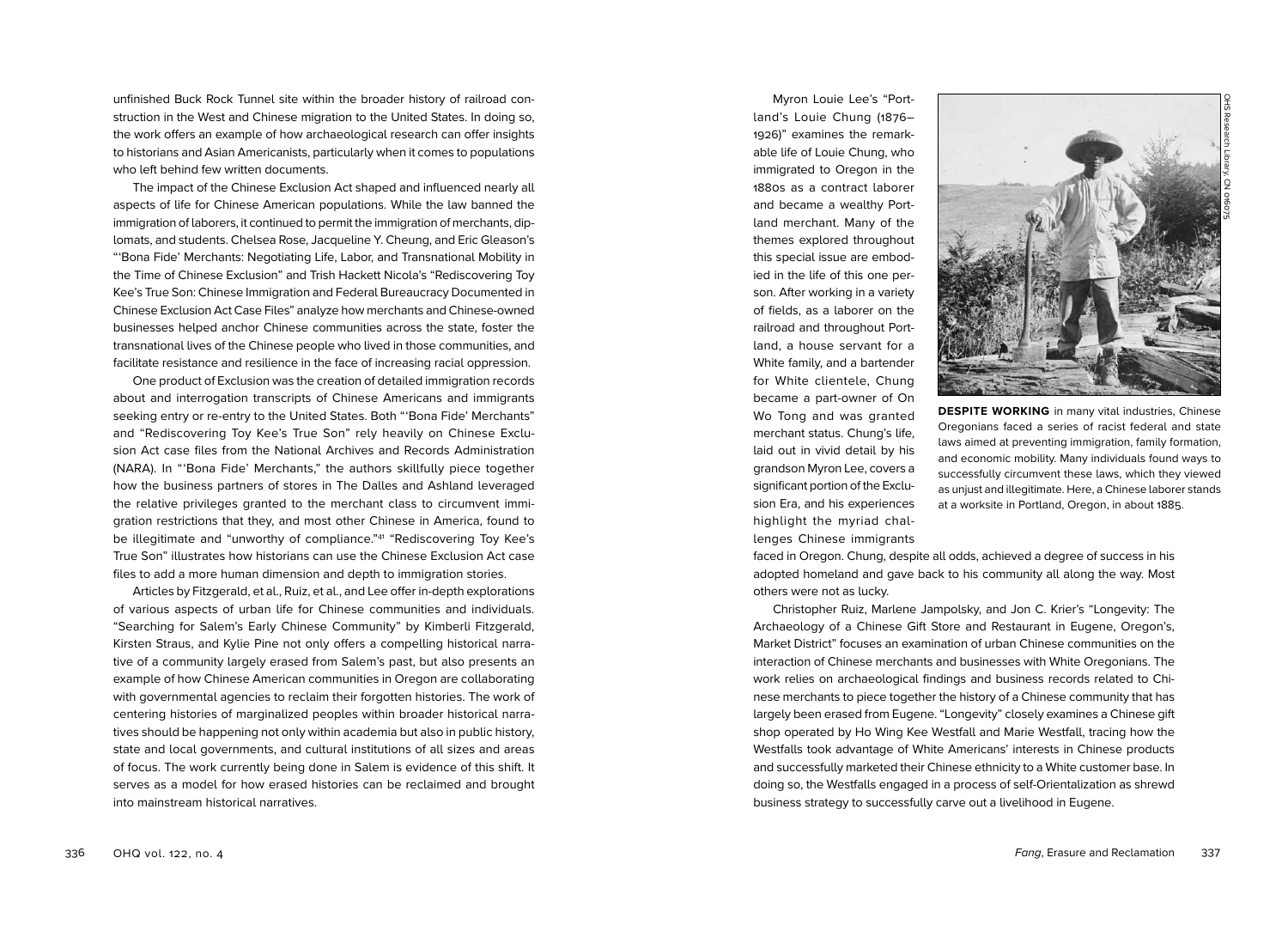Trish Hackett Nicola's " 'I think I'm going to fly': Chinese Pilots Trained in Portland During the 1930s" and Dale Hom's history comic, "They Called Him . . . Buckaroo Sam: The Imagined Life of a Chinese Cowboy" offer additional glimpses into the lives of Chinese Oregonians. Nicola's essay uses Chinese Exclusion Act case files from NARA to piece together a series of short biographies of young Chinese Americans who trained to become pilots in Portland with the intention of aiding China during the Sino-Japanese War. The article offers an introduction to an extraordinary story of Chinese American service and to the complex transnational identities and lives many individuals led during the last decade of the Exclusion Era. It also serves as an example of the type of information that researchers can glean about Chinese American individuals and communities from the NARA Chinese Exclusion case files.

Hom's history comic, "They Called Him . . . Buckaroo Sam," offers another example of how a life can be imagined through historical research. Hom tells the story of Ah Sahm, a Chinese immigrant who eventually became the foreman at Harve Fields Ranch, one of the earliest ranches in the John Day Valley. With details of Ah Sahm's life scant, Hom crafted a biographical narrative by drawing on a variety of sources related to Chinese pioneers in Oregon. In tracing Ah Sahm's path to becoming a cowboy in John Day, Hom challenges the conventional narrative of the White cowboy figure in the West. "They Called Him . . . Buckaroo Sam" sheds light on the ways working-class Chinese migrants interacted with non-Chinese people and on the varied lines of work Chinese migrants took as railroad and mining opportunities decreased during the late nineteenth century.

The final article in this special issue offers a guide to conducting research on southern Chinese immigrants using the *Village Database.* The prevalence of "paper sons" has made it challenging for researchers to uncover the real identities of many Chinese Americans who entered the United States during the Exclusion Era. Henry Tom's "The *Village Database*: A Resource for Chinese American Genealogy Research" offers prospective researchers a guide to navigating the *Village Database*, an online resource, initially created by the American Consulate General in Hong Kong in the 1970s, for finding family lineages of Chinese descendants from the Sanyi and Siyi regions of China. Along with being a useful tool for researchers, Tom's guide to the *Village Database* drives home the importance of centering the transnational nature of Chinese immigrants and their descendants in the United States.

In centering the experiences of Chinese people in Oregon's past, this special issue encourages a rethinking of the state's earliest waves of colonization and economic, political, and social development. By illustrating how Chinese people were transnational historical actors, navigating a social and cultural terrain that was oftentimes unwelcoming and oppressive, the works humanize early

Chinese settlers in a way that avoids reliance on, or reinforcement of, Orientalist stereotypes and Eurocentrist assumptions. This issue also helps us avoid a tendency to reduce Chinese immigrant experiences to either resistance or victimization. Each contribution in this issue helps to undo nearly two centuries of erasure and to reclaim the place of Chinese people in the history of Oregon.

While this issue is focused on the experiences of Cantonese Chinese Oregonians up through the Exclusion Era, it is our hope that these works offer a model for how research related to diasporic populations in Oregon (and beyond) can be developed and expanded. This issue's examination of historical erasure could inspire future scholarship to be developed in dialogue with the existing body of work examining the erasure of other non-White populations. One would not have to look much further than past issues of *Oregon Historical Quarterly*, particularly the Winter 2019 special issue, "White Supremacy & Resistance," or Johanna Ogden's study of Punjabis in early-twentieth-century Oregon (Summer 2012), to begin thinking comparatively about the intersections of erasure, vigilante violence, and the shaping of racial boundaries.<sup>42</sup>

At the same time, there is a need to broaden the study of Chinese Oregonians to better represent the significantly larger and more diverse population of Chinese Americans today. Just as Asian Americans are not a monolithic population, the same holds true for Chinese Americans, particularly in the post-Exclusion era. More research must be done that examines women's experiences, the dynamics of immigration during the post-Exclusion era and post-1949 era (when the Chinese Communist Party gained control of mainland China), and the decades after the passage of the 1965 Immigration and Nationality Act, as well as the experiences of those who emigrated from other parts of China and the diaspora, "white collar" immigrants, and more. These individuals might not all have been vital contributors to the early development of Oregon, but they, as Asian Americans and part of the fastest growing population group in Oregon, are key players in the rapidly changing demographics of the state.<sup>43</sup> The articles in this special issue offer models for how this scholarship can be expanded into the more recent past and how this work can be accomplished through collaboration across academic disciplines and professional fields.

## **NOTES**

1. Matthew Dennis and Samuel Reis-Dennis, "'What's in a Name?': The University of Oregon, De-Naming Controversies, and the Ethics of Public Memory," *Oregon Historical Quarterly*  120:2 (Summer 2019), 182.

2. Some notable recent works include Bennet Bronson and Chuimei Ho, *Coming Home in Gold Brocade: Chinese in Early Northwest America* (Bainbridge Island: Chinese in Northwest America Research Committee, 2015); Sue Fawn